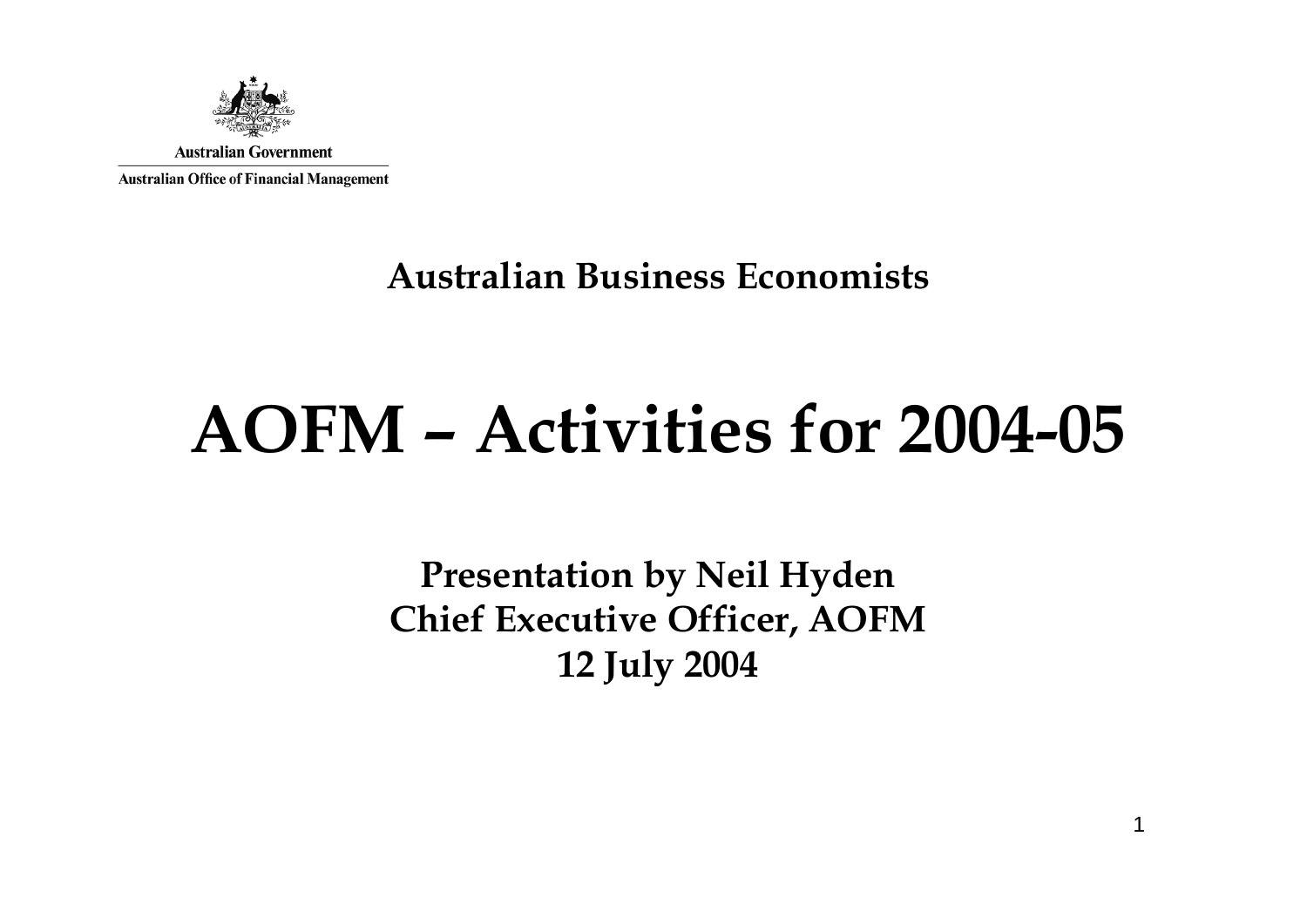

#### **Outline**

- Bond Issuance and Market Liquidity
- Cash Management
- Portfolio Management
- Interest Rate Swaps
- Collateral Arrangements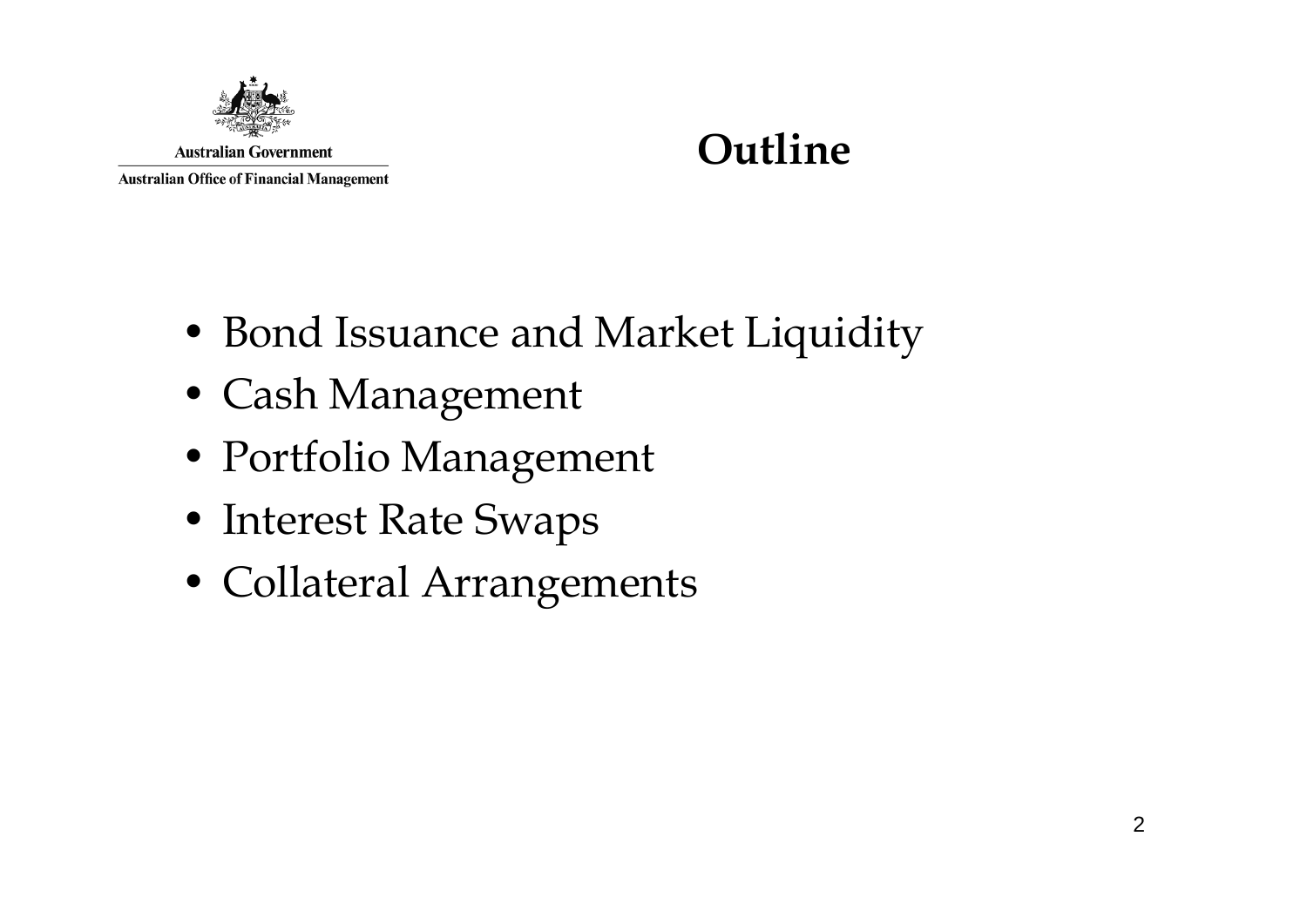

#### **Bond Issuance – Objectives**

- We aim to maintain sufficient CGS on issue to support the Treasury bond futures market:
	- – in order to maintain the role that Treasury bonds and bond futures play in supporting interest rate risk management in the economy.
	- –as recognised in last year's CGS review.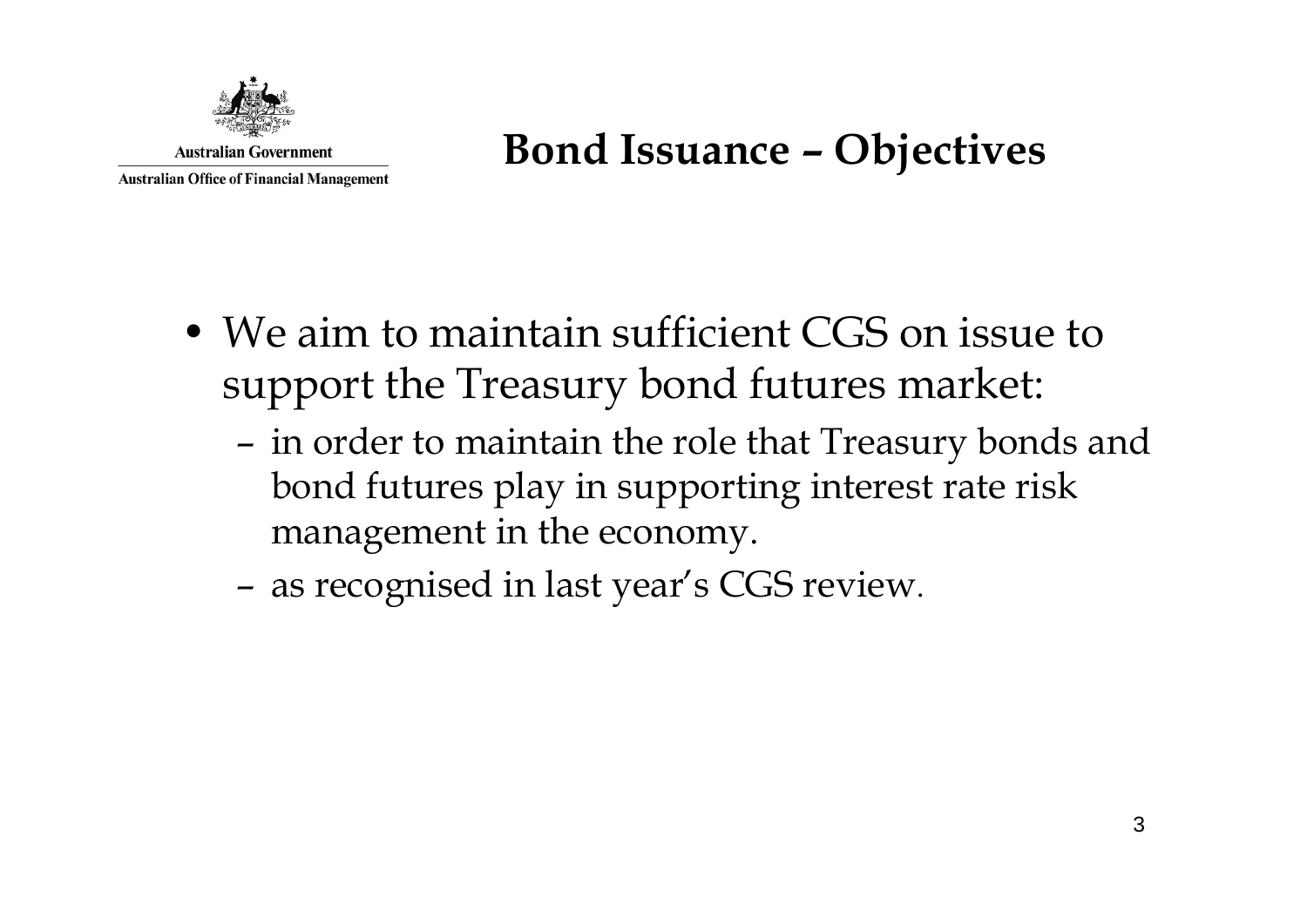

#### **Bond Issuance – Objectives**

- Issuance is now targeted to maintain liquid and efficient CGS and Treasury bond futures markets.
	- – Long-dated bonds to support the 10 year futures contract.
	- –Mid-curve bonds to support the 3 year contract.
	- –Each bond line to be built up to around \$5 billion.
- Around \$5 billion of issuance each year.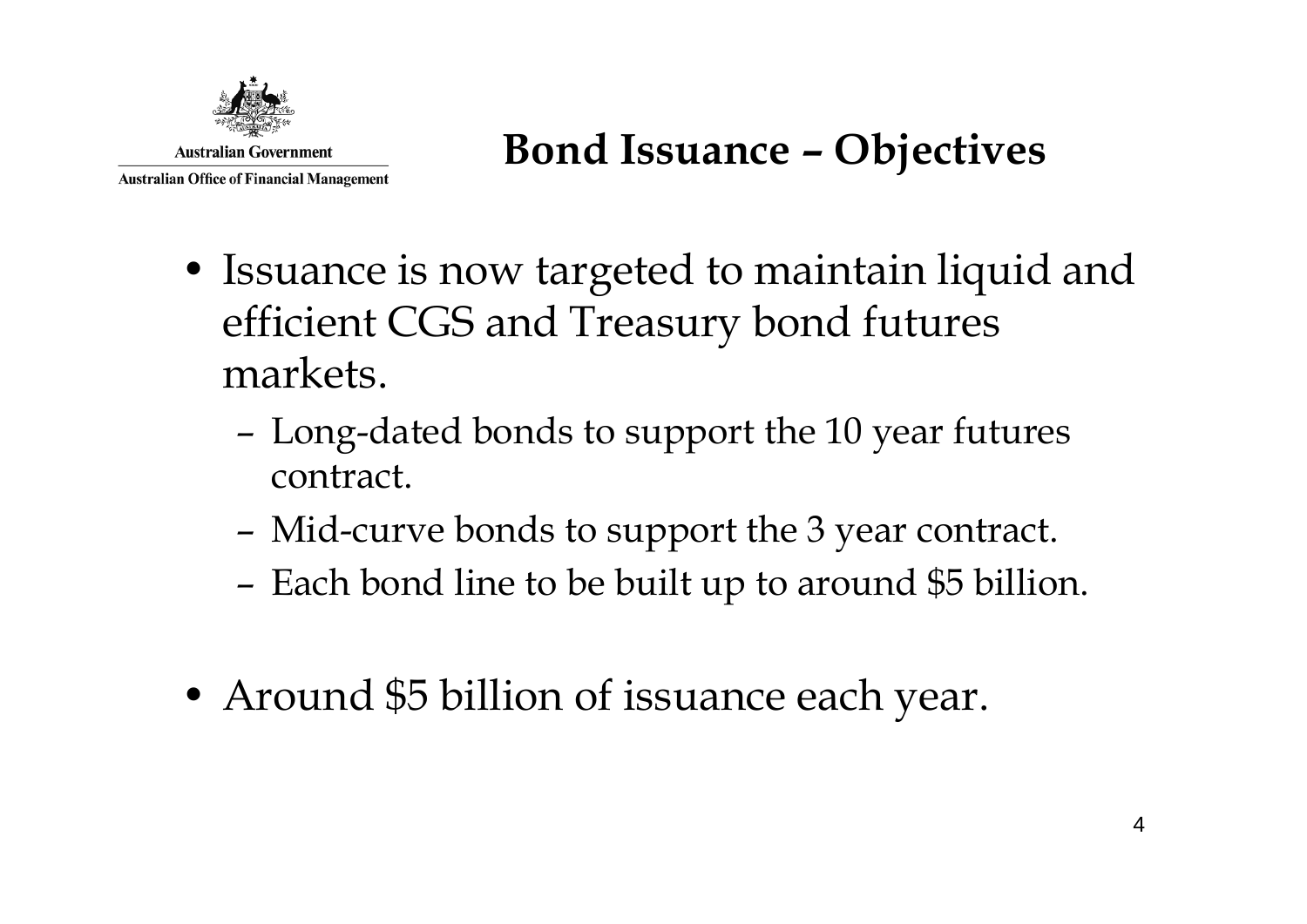

**Australian Office of Financial Management** 

## **Bonds on Issue End June 2003**

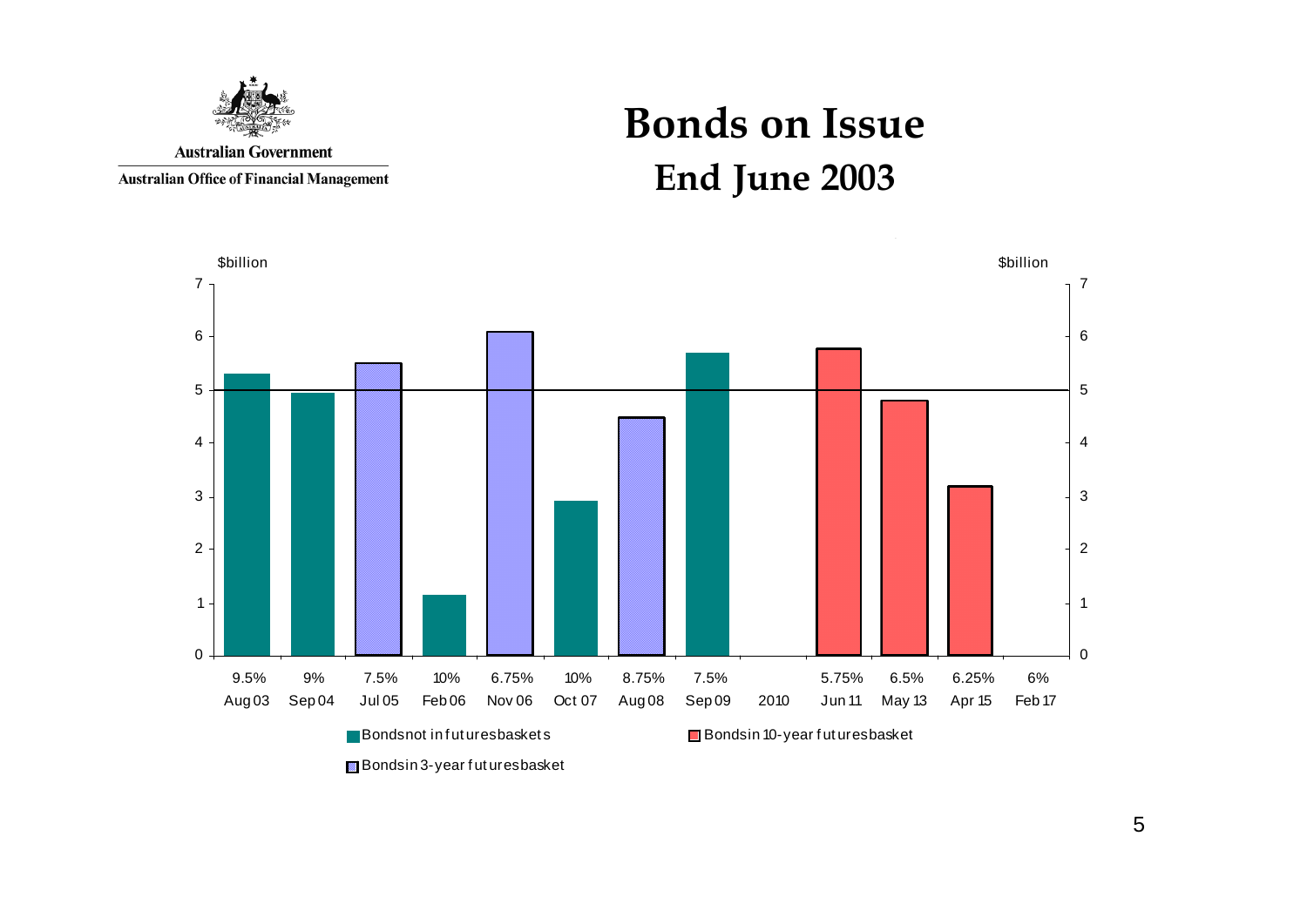

#### **Bond Issuance in 2003-04**

- \$3.2 billion issued across three different lines.
	- –\$1.8bn of April 2015;
	- –\$600m of August 2008;
	- –\$800m of February 2017;
- April 2015
	- \$5 billion now on issue.
- August 2008
	- \$5.1 billion now on issue.
- February 2017
	- \$800m on issue.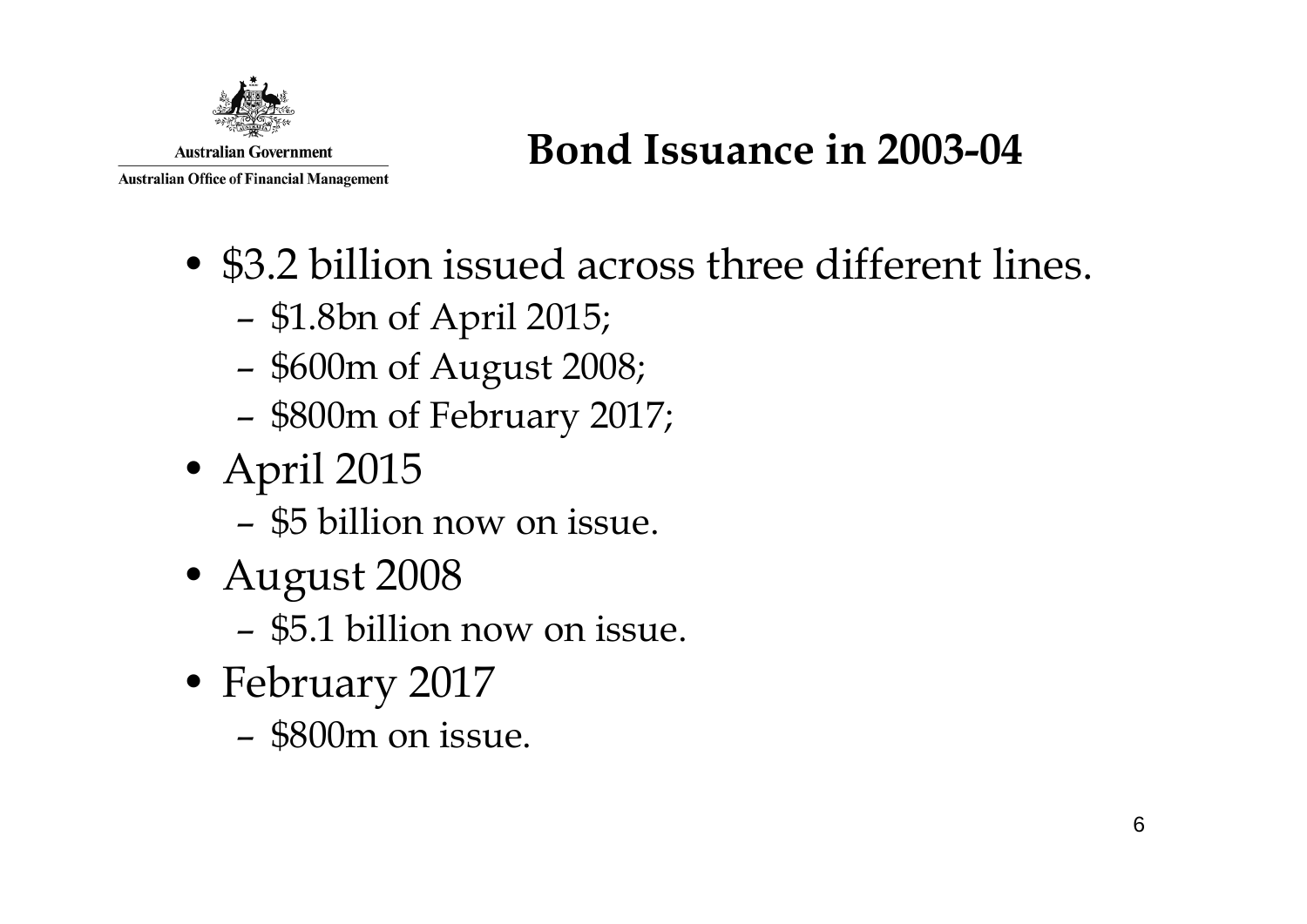

**Australian Office of Financial Management** 

#### **Bonds on Issue End June 2004**

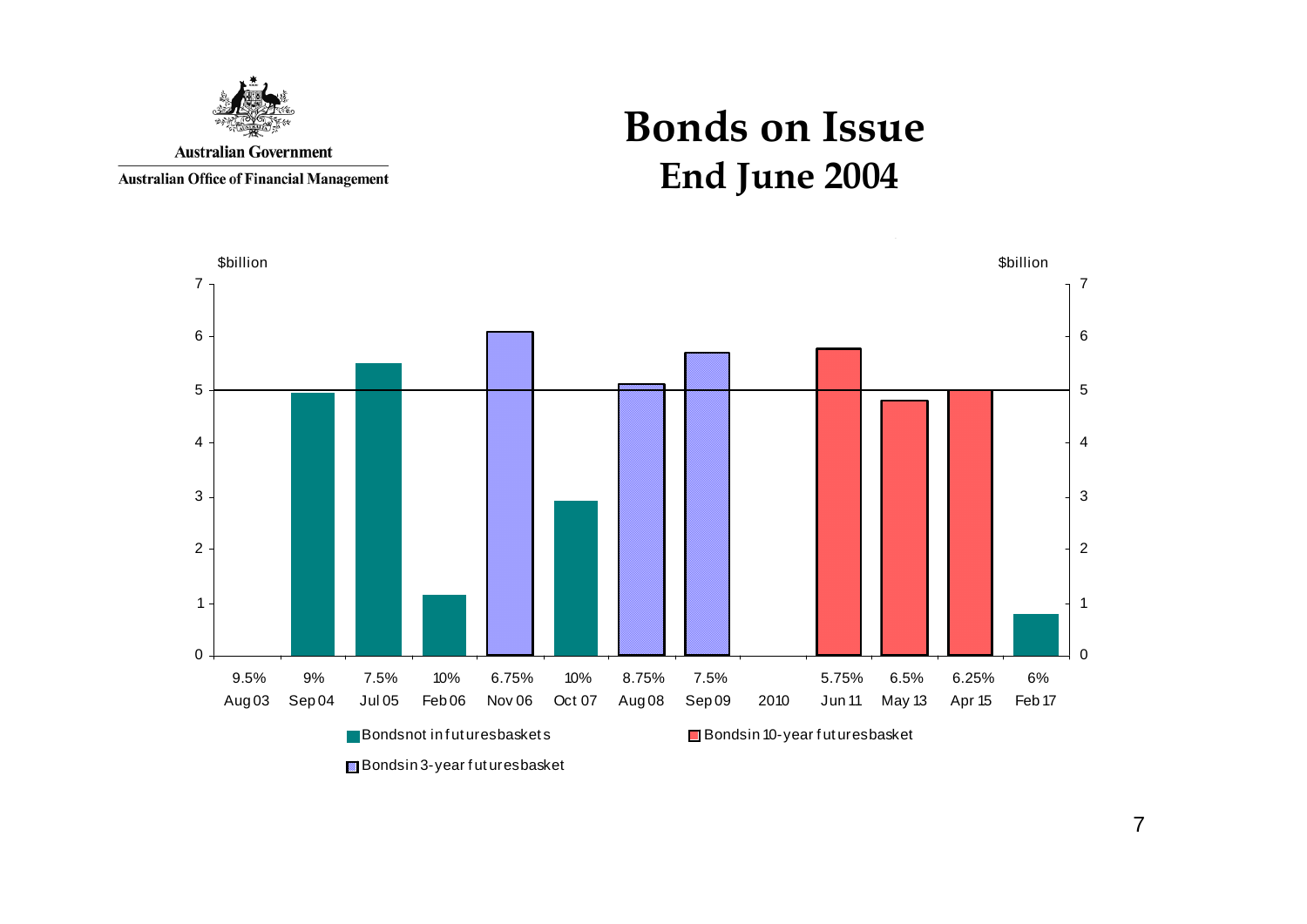

#### **Bond Issuance in 2004-05**

- Total issuance between \$5 and \$6 billion.
- Supporting two new bond lines.
	- – February 2017. Around \$2.5bn to be issued in first 6 months of 2004-05.
	- – New 5-year bond. Around \$3bn to be issued in second half of 2004-05.
- Indicative calendar of tender dates published on AOFM website.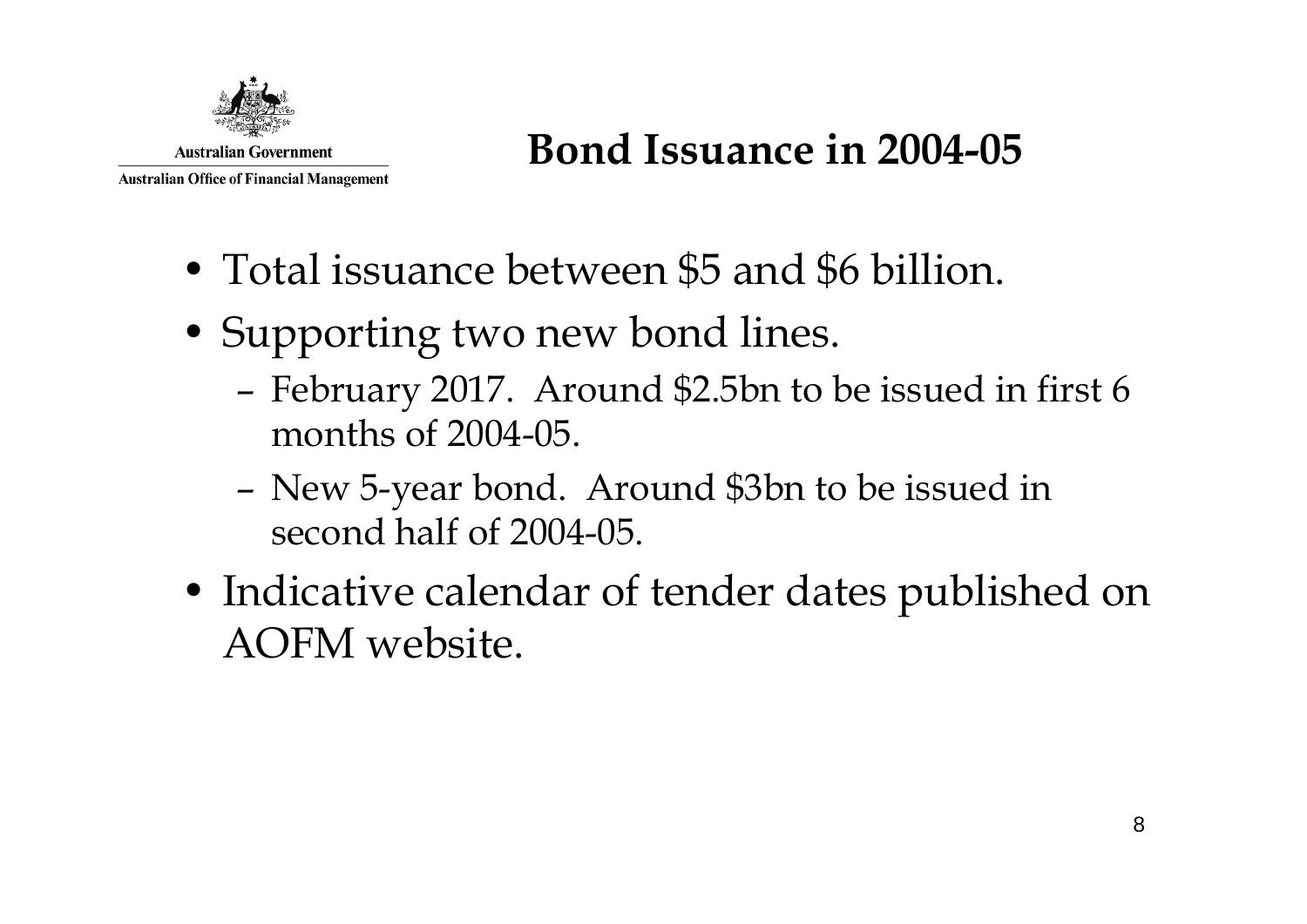

**Australian Office of Financial Management** 

#### **Bonds on Issue End June 2005**



9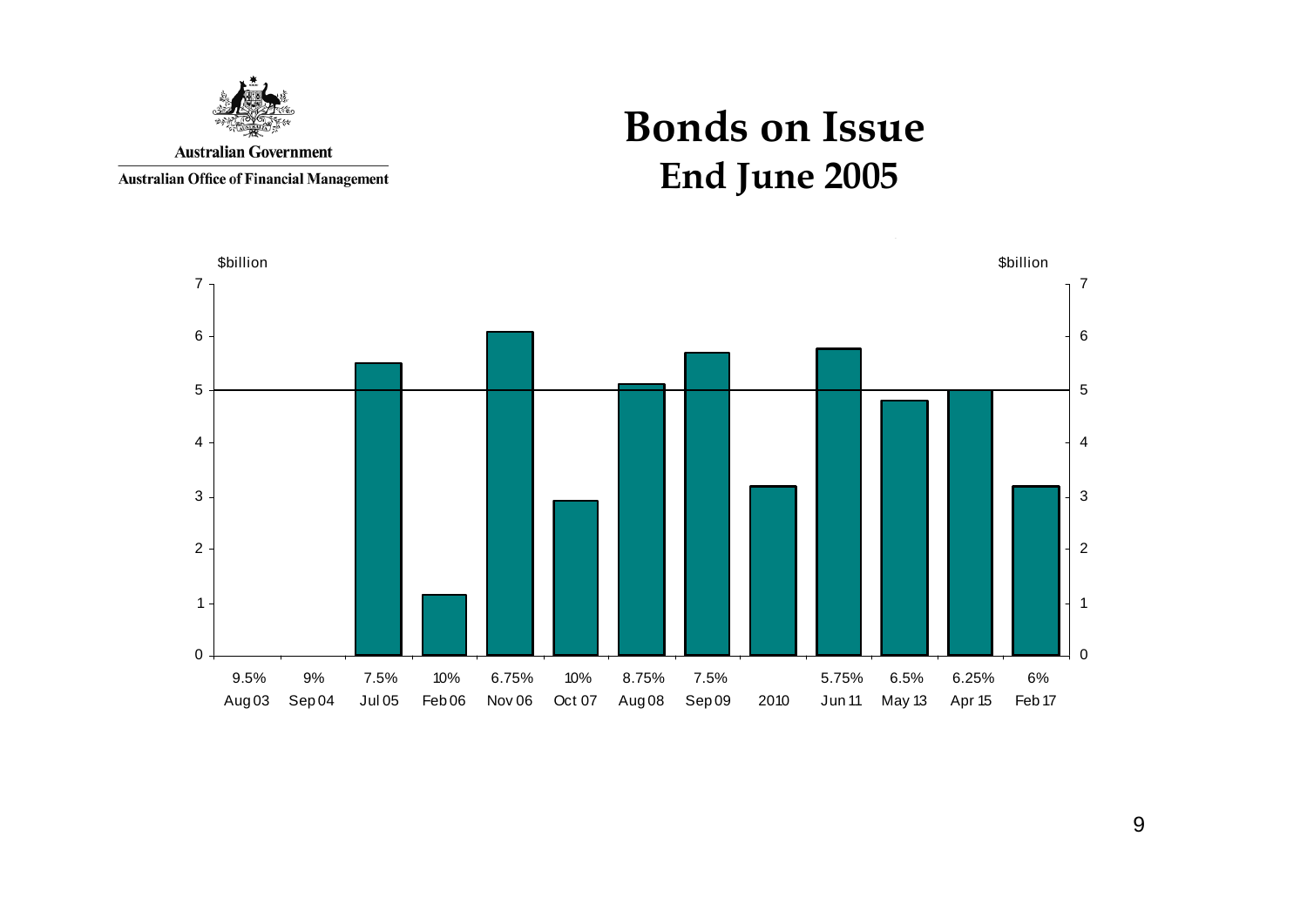

# **Monitoring of the Bond Market**

- Strengthened market contact over the past 12 months.
	- – Strong liaison with market participants, RBA, AFMA and SFE.
- AOFM looking to be responsive to developments in the market.
	- – AOFM ready to receive on-going feedback from market participants.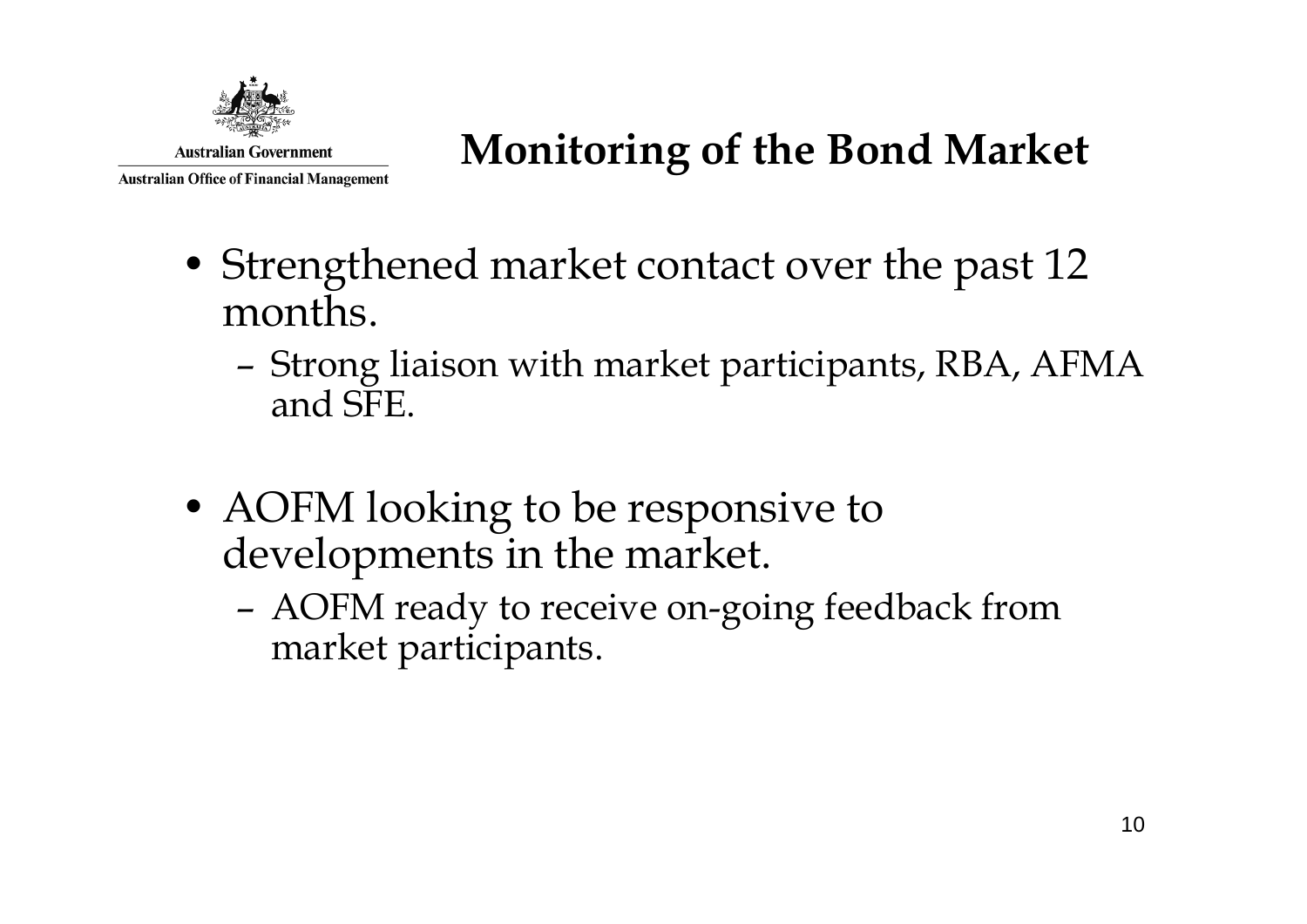

# **Liquidity**

- Some pressures in the repo market in 2003-04.
	- – Focused on bonds in the 3 and 10-year bond futures baskets.
- AFMA paper on CGS liquidity.
	- – Consistent pressures could impinge on liquidity and the price discovery mechanism underpinning bond futures contracts.
- Suggested possible solutions.
	- – Yield curve consolidation, vary issuance pattern, stock lending facility.
- AOFM and Treasury examining these options.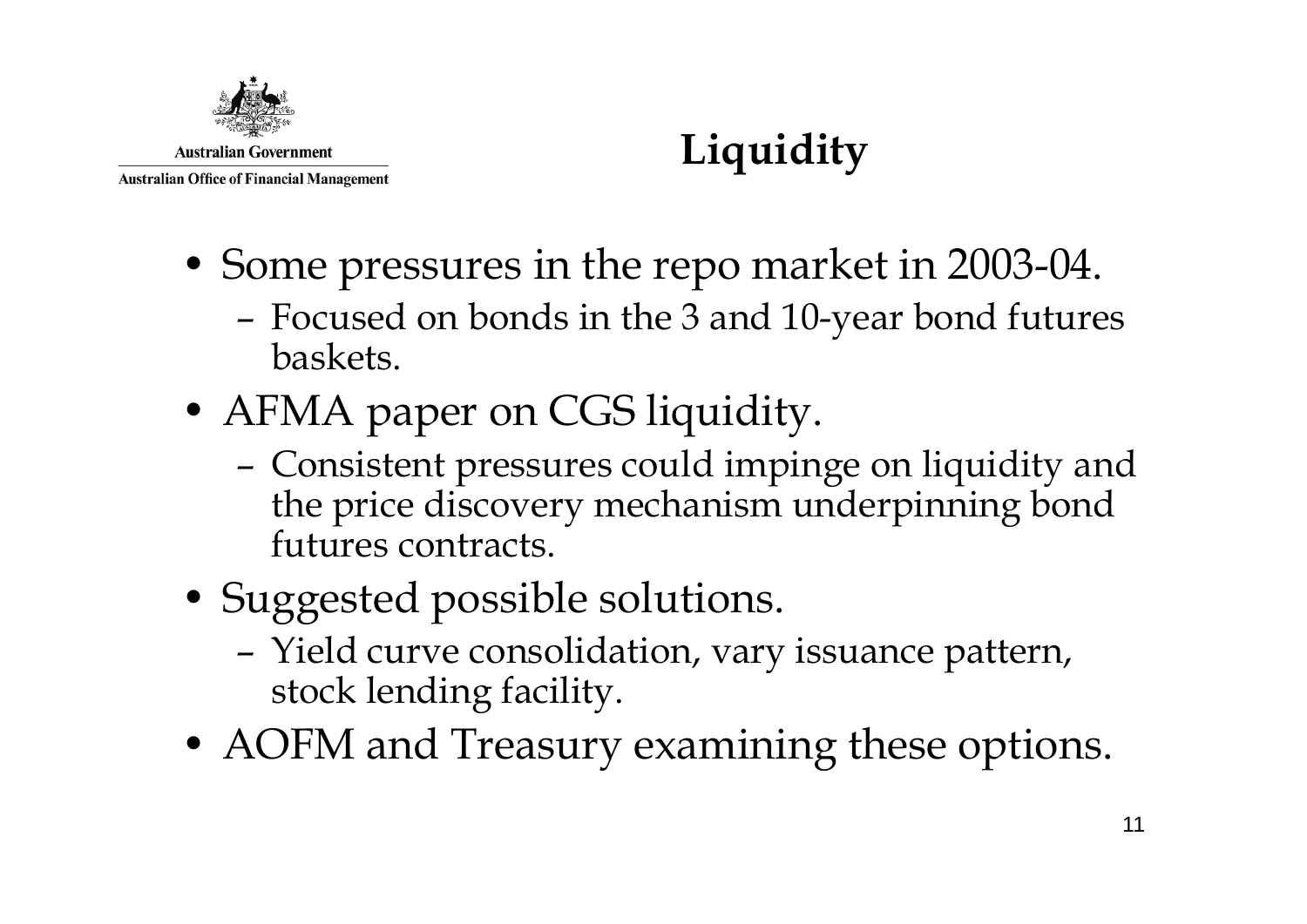

#### **Indexed Bonds**

- TIB issuance suspended post CGS review.
	- – Bond issuance is now concentrated on Treasury bonds.
	- – To avoid adding unnecessarily to the level of financial assets.
- No TIB issuance for 2004-05.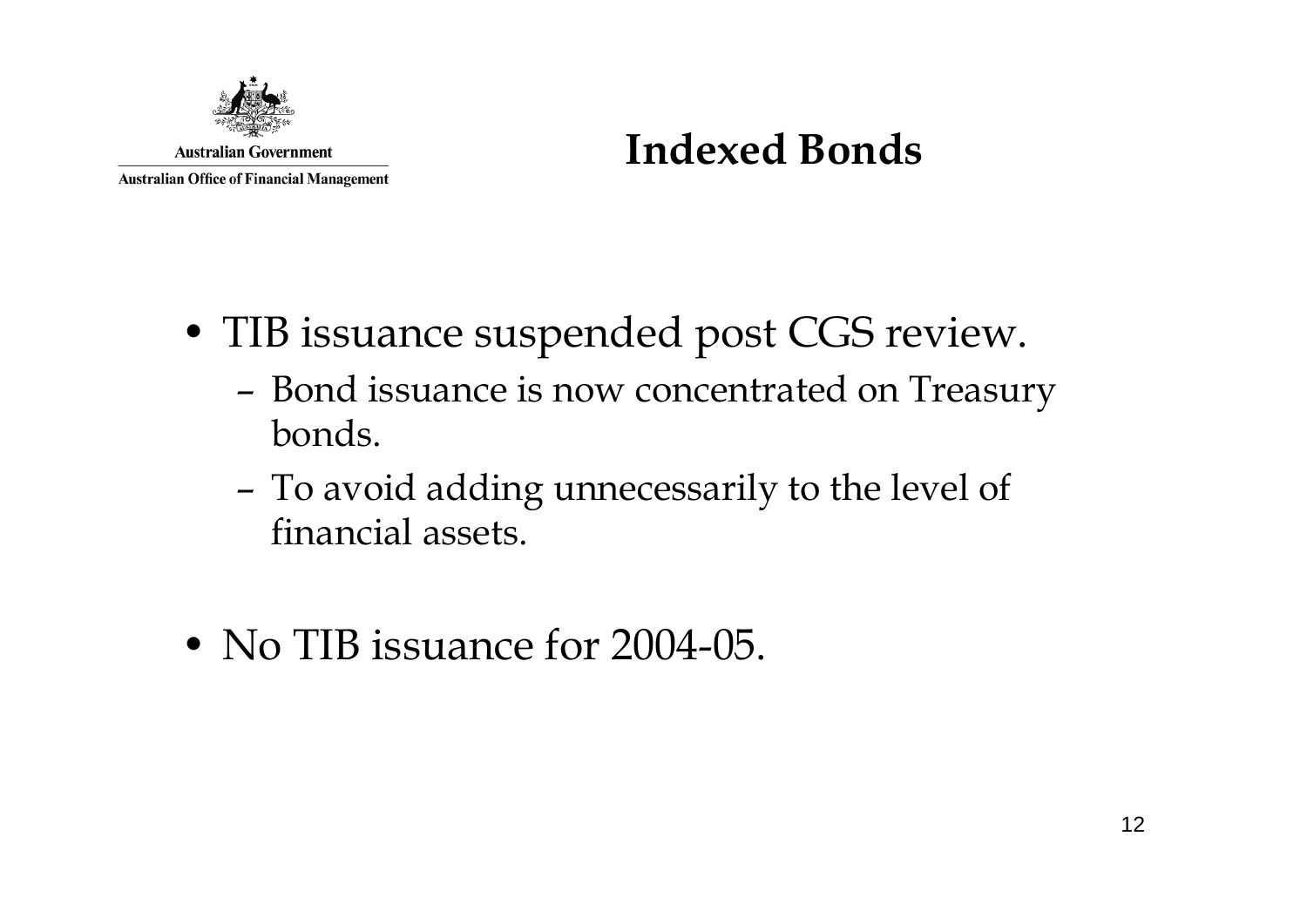

# **Cash Management**

- Term deposits are now our primary cash management tool.
- T-Notes secondary tool and issued as required.
- T-Note issuance for 2003-04 was \$1.1bn.
- T-Note issuance for 2004-05 could be a little higher, reflecting within year cash flows.
	- –But day by day cash flow timing is very variable.
	- Indicative tender schedules will continue to be provided throughout 2004-05.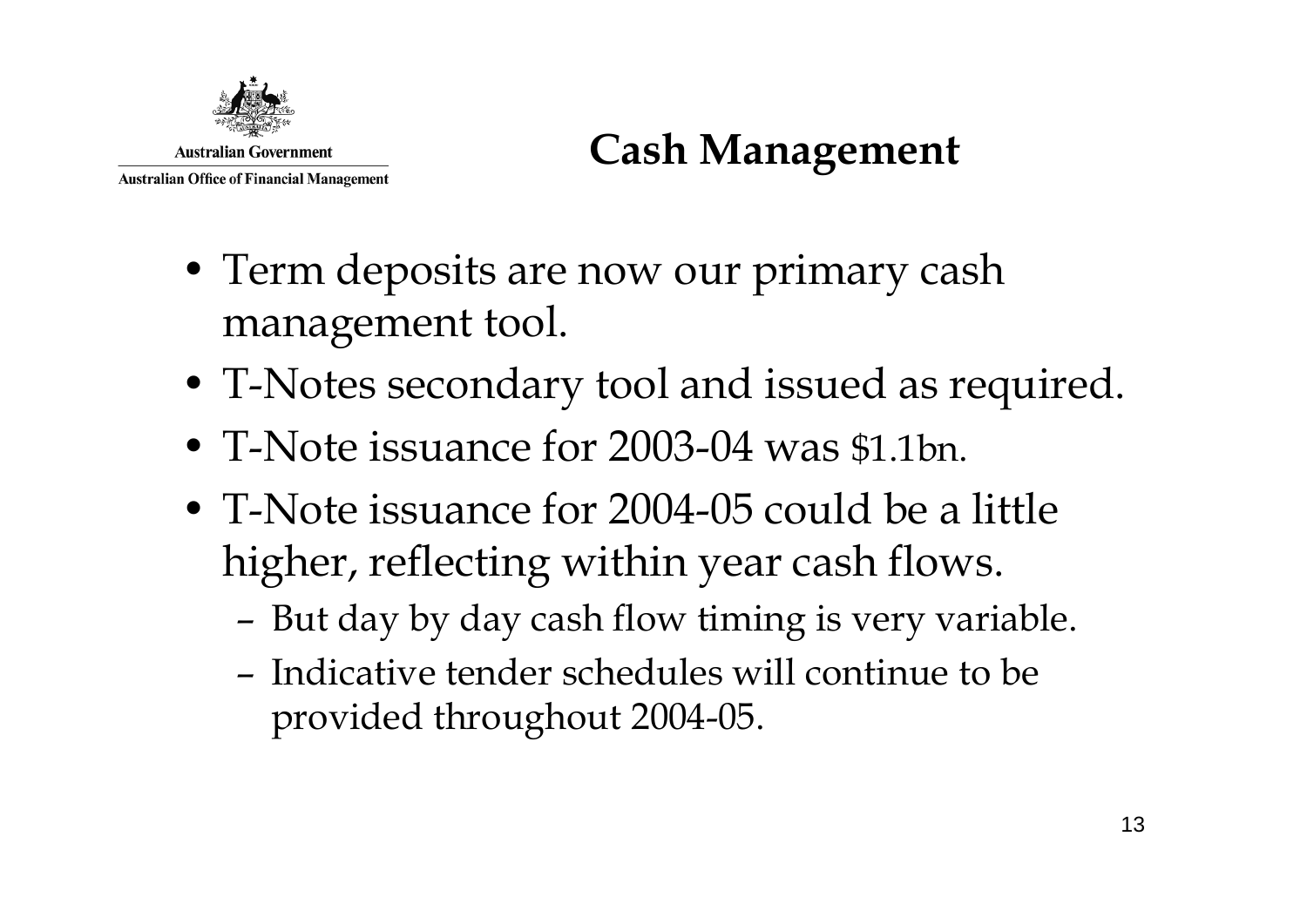

- We do not take positions in the portfolio, but manage it to a benchmark using swaps.
- A new benchmark was approved by the Treasurer in September 2003:
	- –Modified Duration of 2; and
	- –Short Dated Exposure of 35%.
- This is designed to have a lower interest cost over time.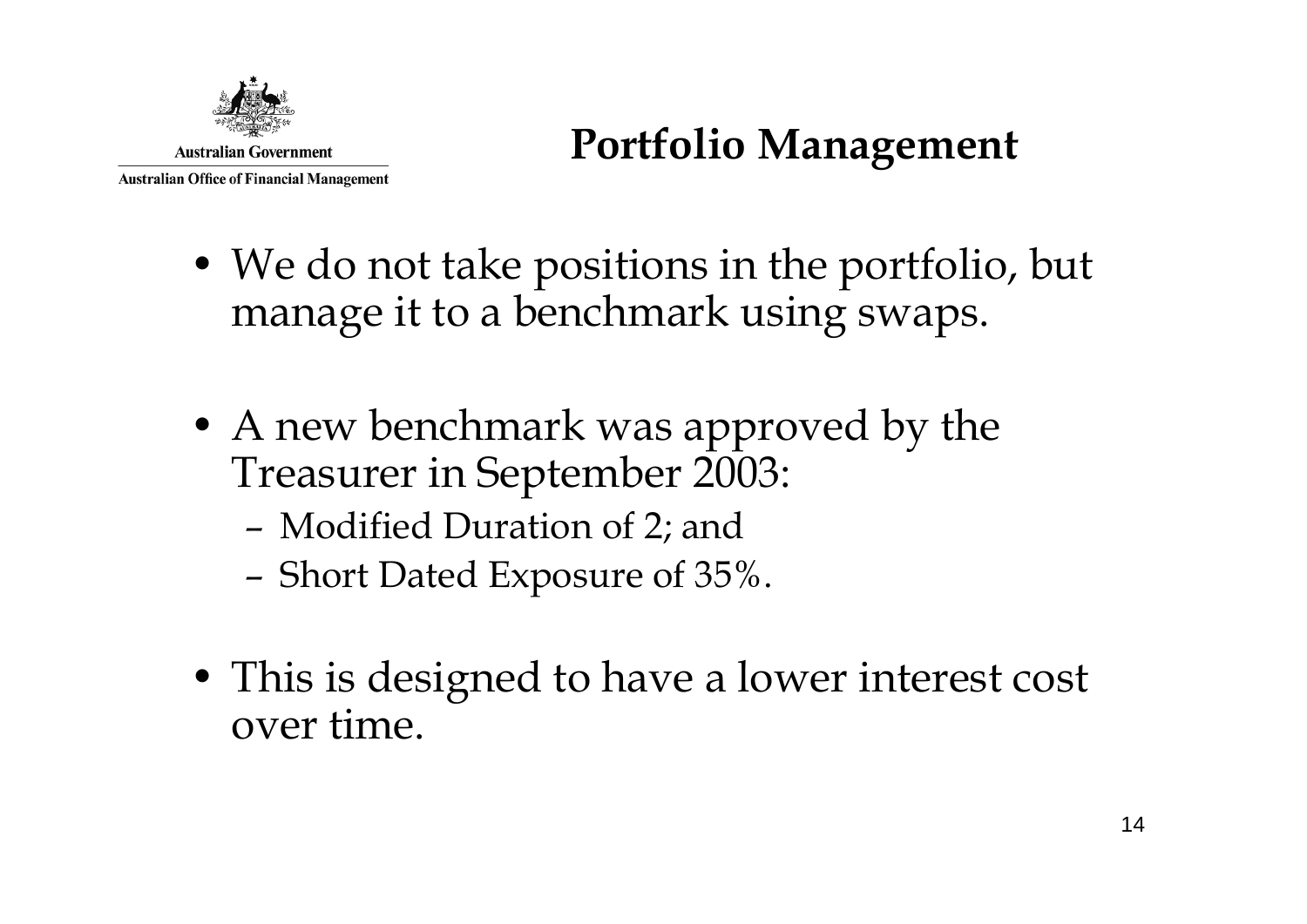

**Australian Office of Financial Management** 

• Bond issuance to meet futures market objectives produces a relatively long duration portfolio.

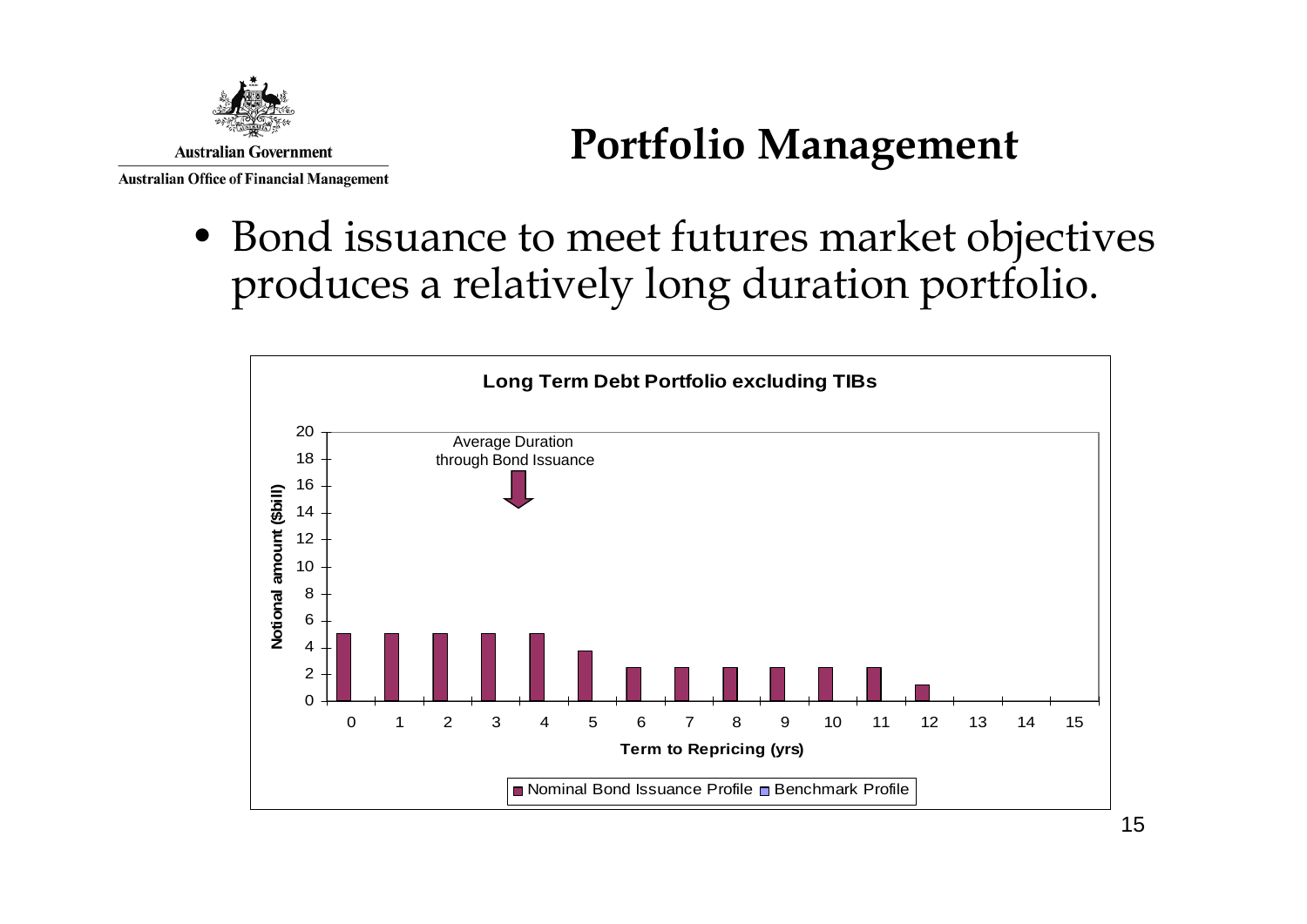

**Australian Office of Financial Management** 

• The benchmark has lower duration and lower expected cost.

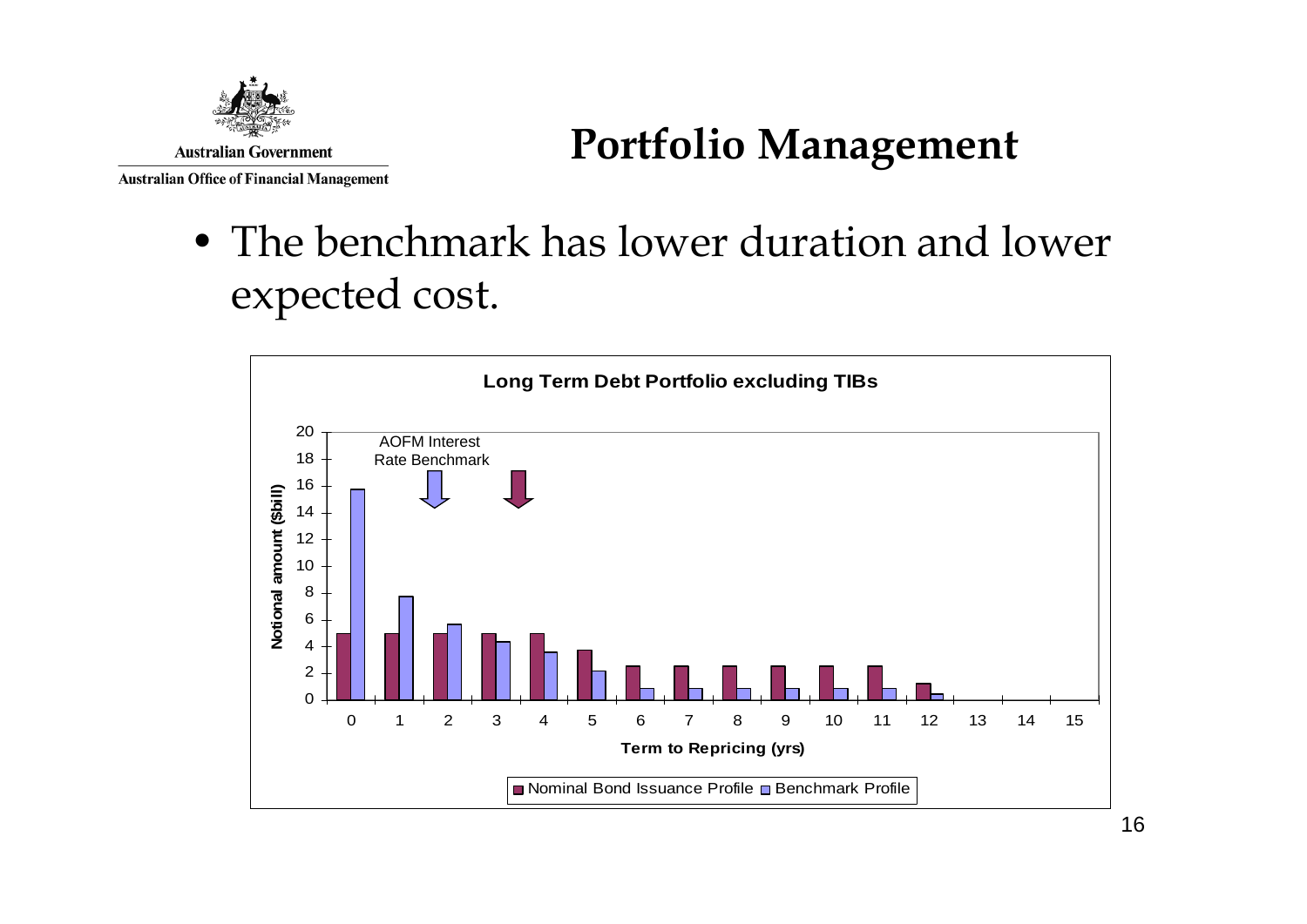

• Receiving fixed in the long end reduces duration.

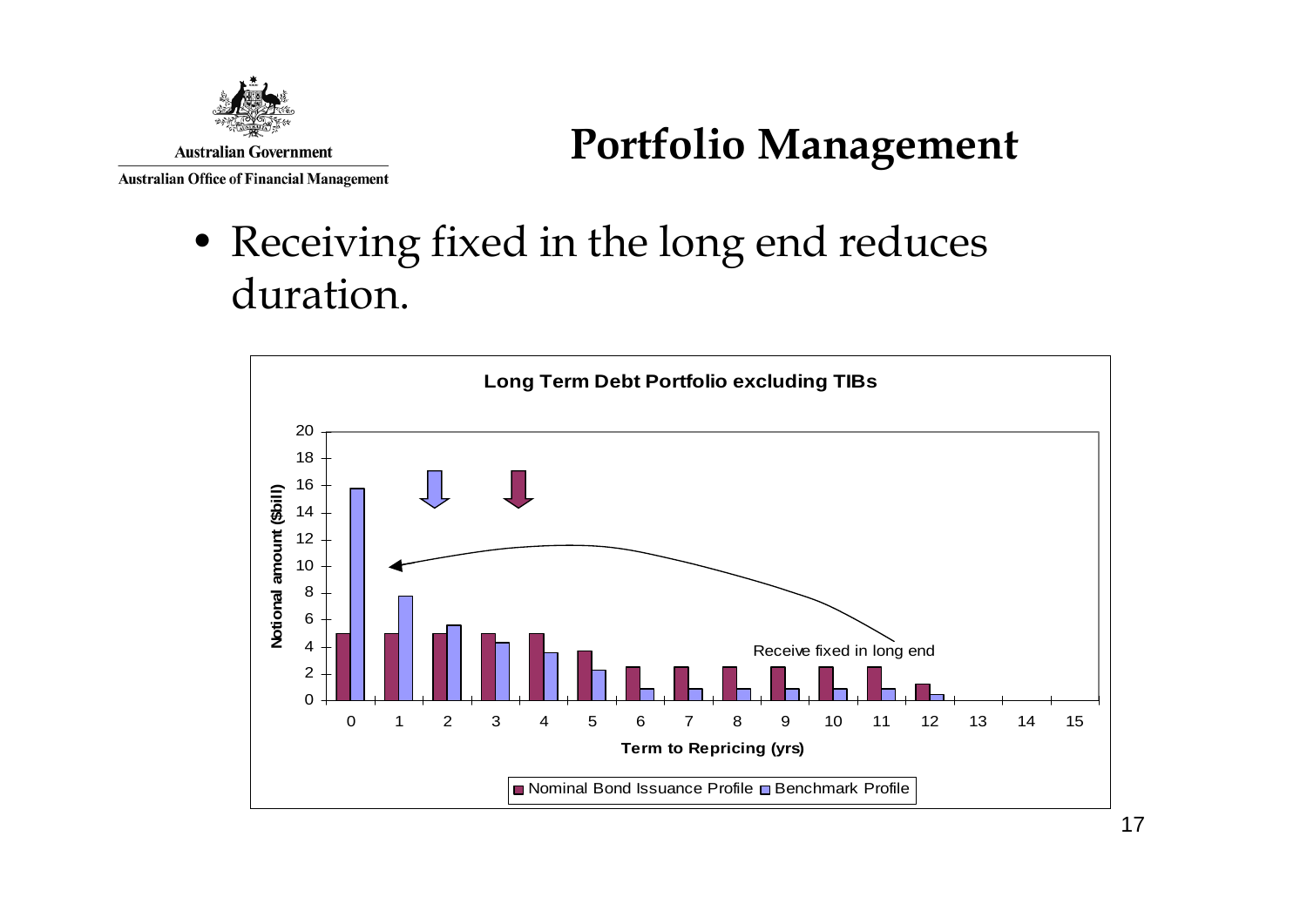

#### **Australian Office of Financial Management**

#### **Portfolio Management**

• Paying fixed in the short end spreads reset risk.

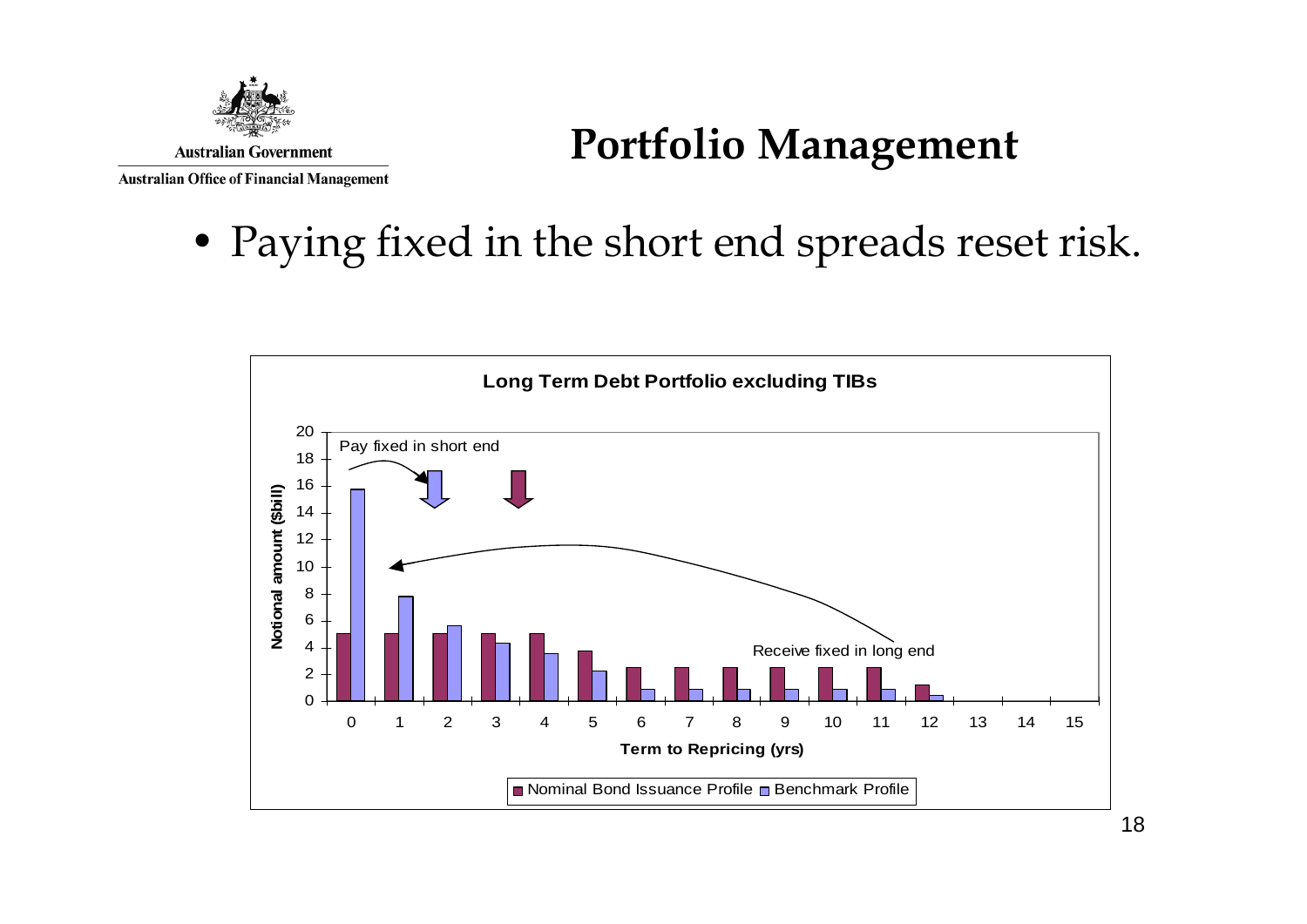

## **Swap Activity 2003-04**

- Resumed executing interest rate swaps in October 2003.
- Total program of \$7.6 billion comprised:
	- –\$3.3 billion of short dated pay swaps.
	- –\$4.3 billion of long dated receive swaps.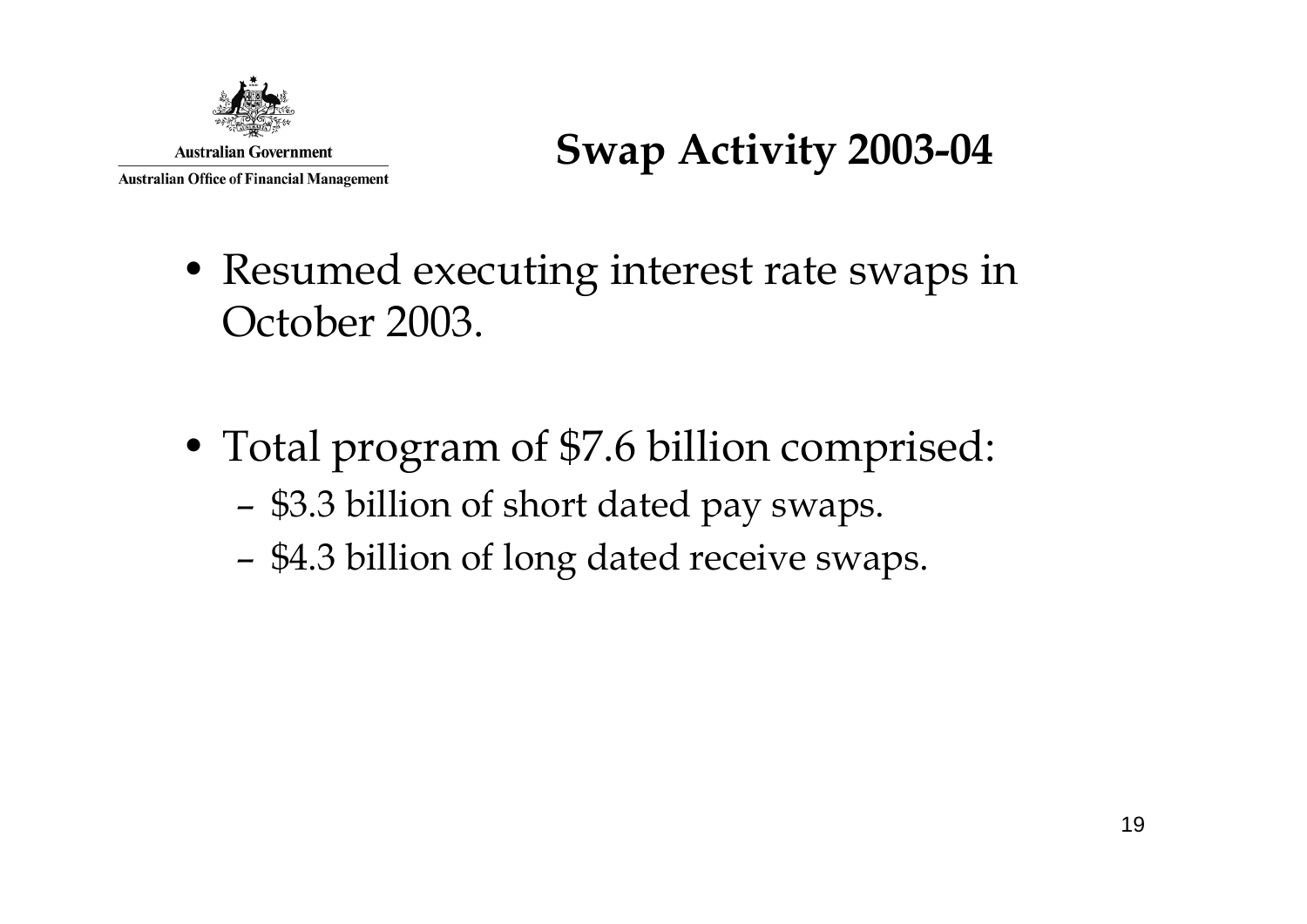

#### **Swap Activity 2004-05**

- Indicative Program.
- Around \$3 ½ billion of short dated pay swaps (terms 2 4 years).
- Around \$6 billion of long dated receive swaps (terms of at least 5 years).
	- –Continue to test market appetite beyond 10 years.
- Commencing later this week.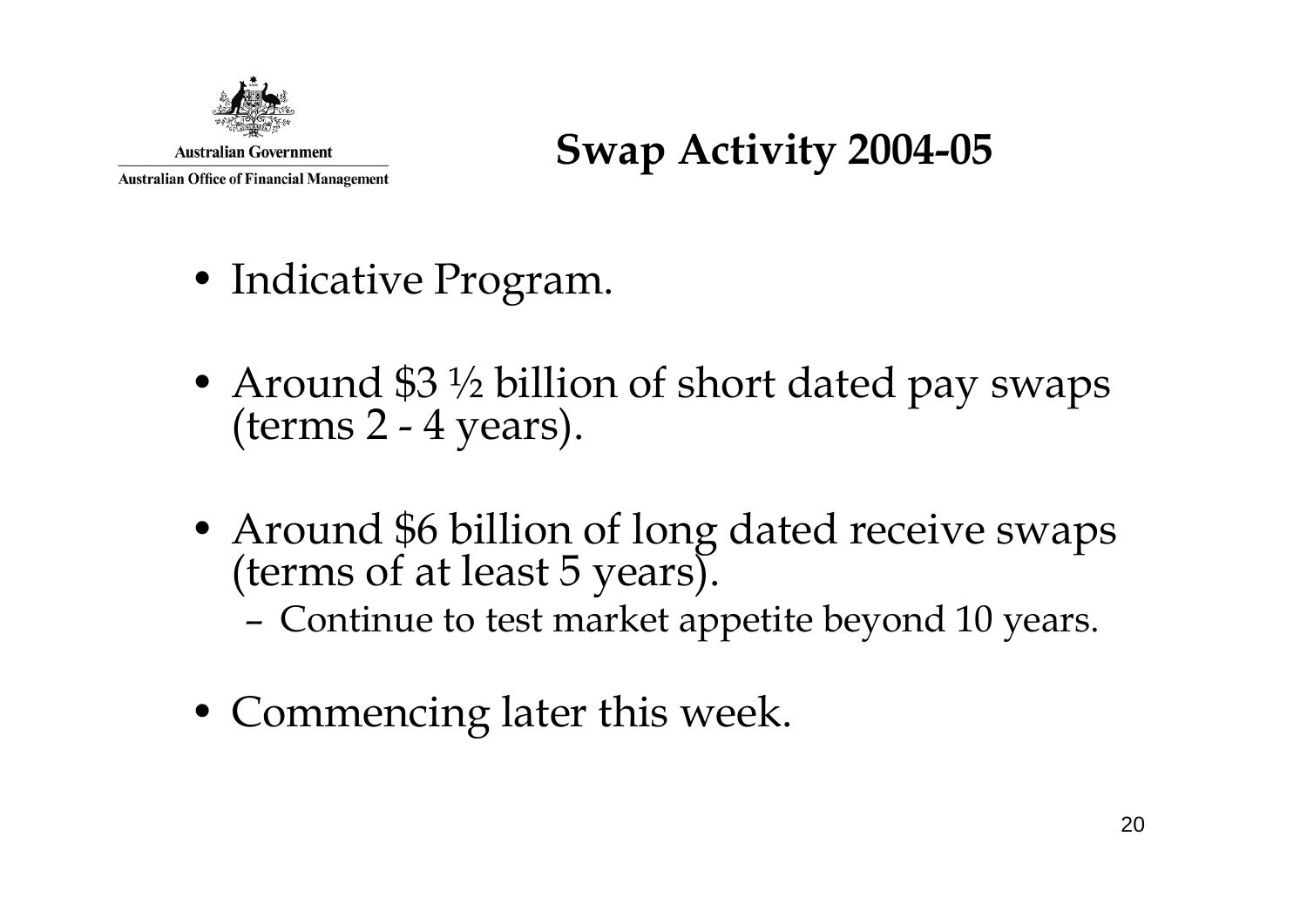

#### **Swap Activity 2004-05**

- This program represents about the same monthly level of swap activity as in 2003-04.
	- –When the program operated for only 9 months.
	- –Whereas this year it will operate for 12.
- It should allow us to complete the transition to the new benchmark portfolio by end June 2005, subject to market conditions and budget developments.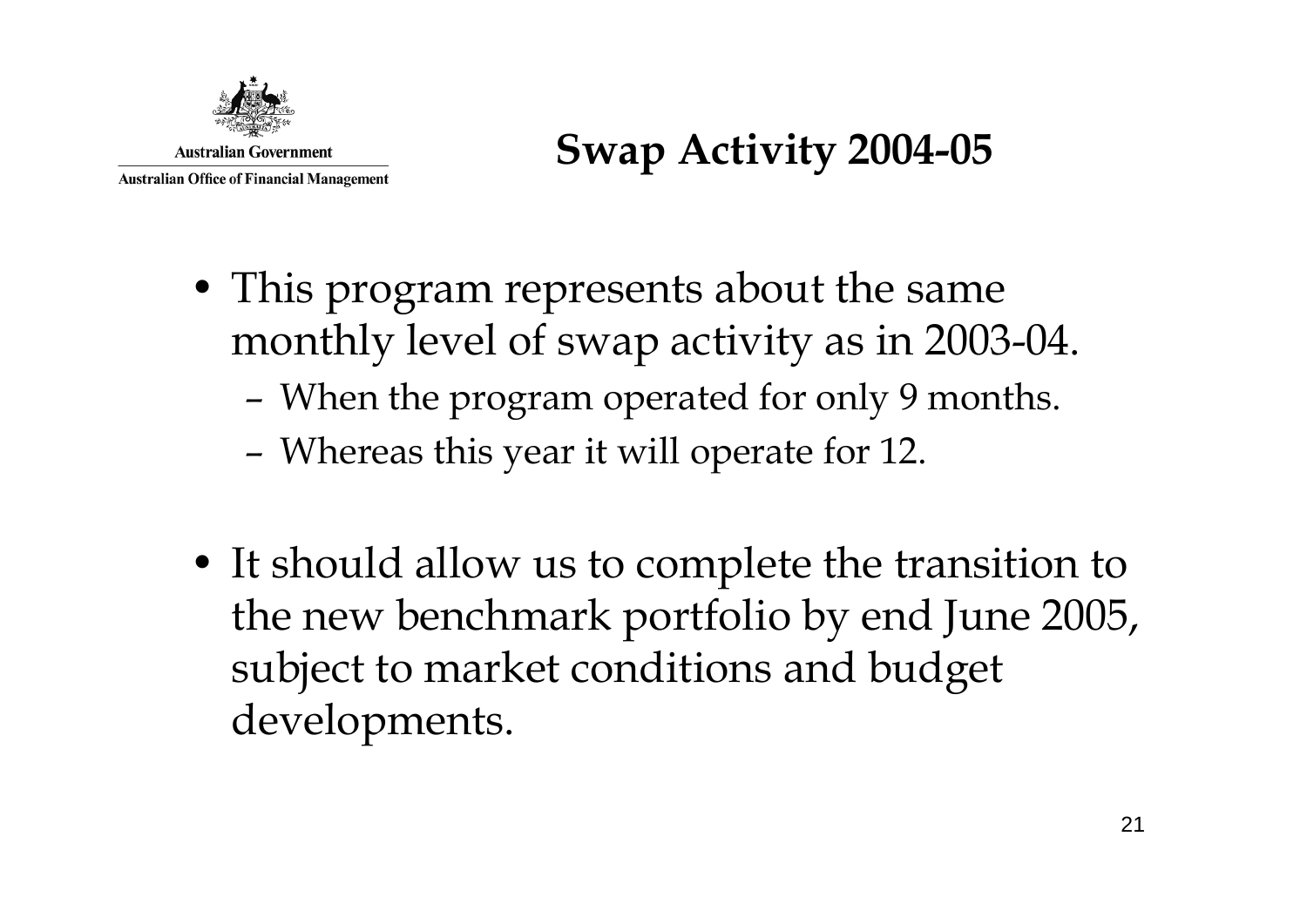

# **Collateral Arrangements**

- We are discussing with counterparties the introduction of collateral arrangements on our interest rate swaps.
- Main features:
	- – Club deal (collateral thresholds tied to credit ratings).
	- –one-way collateral.
	- –AUD cash only form of eligible collateral.
	- –AOFM will pay interest at the RBA cash rate.
	- – In the form of a Credit Support Annex to the ISDA Master Agreement.
- Will provide draft CSA to counterparties shortly.